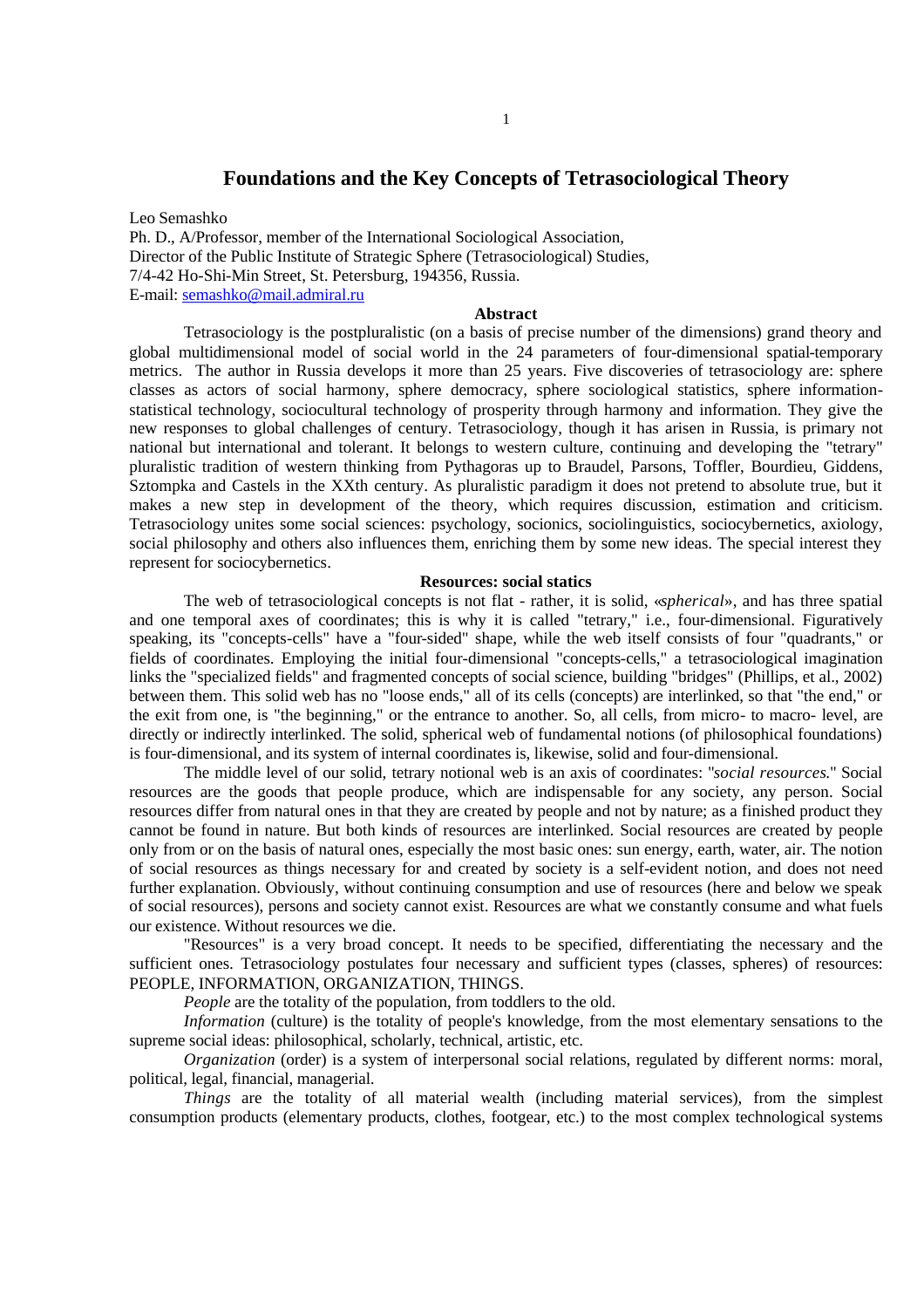of cities' communal services and global communications: highways and railroads, water and air transport, phone lines, television, etc.

Because of their infinite, internal variety and universality, these types, or classes, form four constant *spheres* of social resources, which we will call *sphere resources*, to differentiate from branch-based or other kinds of resources. We will term sphere resources as follows:

PEOPLE - *humanitarian (human) resource*,

 $\overline{a}$ 

INFORMATION - *informational (cultural) resource*,

ORGANIZATION - *organizational (political, managerial) resource*,

THINGS - *material (physical, material-and-technical) resource*.

A public need for precisely these sphere resources becomes manifest through the fact that, with at least one of them missing neither society nor individuals can exist. As an example, I suggest the reader simply imagine his/her life or the life, say, of a family or a city in the *total absence* of *either* people *or* information *or* organization *or* things. Obviously, neither persons, nor families, nor cities, nor, for that matter, any community, can exist in the total absence of any of the classes of resources indicated, when at least one resource sphere is at zero level. This is the *first fact* of tetrasociology. (Human history does not provide a single example to refute it.) Two extremely important conclusions can be drawn from this. First: resource spheres mentioned are EQUALLY necessary for the existence of society and individuals, because society and individuals cannot exist in the absence of ANY of these resources. Second: neither in theory nor in fact can we recognize any ONE of the resources as *absolute, primordial, begetting the other resources*, i.e. we cannot take a monistic stance. Monism contradicts this fact, and therefore monism is a *delusion, generating a false, distorted, one-sided knowledge* about society and individuals. Therefore, adequate knowledge must be pluralistic<sup>1</sup>.

On the other hand, with all sphere resources in place, the *second fact* of tetrasociology is resources' VARYING roles (significance), or varying prioritization<sup>2</sup>, in the life of society and individuals. Indeed, at any given period in life, there is always one or another resource that gets priority, or becomes paramount. Therefore, at any given stage in a society's or individual's life, all sphere resources get graded, from those that get top priority down to those that get the least priority. At other stages, the priority rankings of the same resources will be different. So, the most important qualities of sphere resources are their EQUAL needfulness yet VARIABLE prioritization, simultaneously. This dual quality reflects variable and complex relations between resources in society's and individual's lives. Readers can easily imagine the relevance of this variability and complexity of resources to their lives if they ask themselves simple questions, such as which sphere resource had top priority/paramount importance for him/her when (s)he was born, went to school, started to work, married, became a parent, a boss, etc.

Tetrasociology postulates two kinds of prioritization for sphere resources: constant (substantive, qualitative, adequate) and temporary (functional). The constant prioritization is determined by the resource's quality or substance, while the temporary priority by its significance at one or another stage, in one or more of life's circumstances. The kinds of prioritization can concur at certain stages of society's and individual's existence, while diverging from and contradicting one another at some others.

And, which sphere resource has substantive priority? If we compare the resources and try to find out whether they have equal priority for individual's and society's life, we will have to admit that they are unequal, or differently prioritized. One resource stands out among the others - namely, *people, the humanitarian resource, which produces all the resources including itself, while other resources do not produce anything*. This is the *second definite fact* of tetrasociology. What logically follows from it is *that people have the highest substantive priority in society's and an individual's life*.

We shall not further elaborate this idea, because there are many kinds of pluralism, and the question of which one is authentic, as well as the question of the elements of truth in monism, requires a separate extensive investigation, which we partially conducted in our previous books: Semashko L. (1999) Sociology for Pragmatics. St.-Petersburg. (Russian); and (2002).

<sup>2</sup> Priority in tetrasociology has nothing in common with "primordiality" in monism, where the two are often identical. Priorities in tetrasociology are nothing but varying roles, varying weight, varying significance of different resources in the lives of individuals and society. Tetrasociology carefully distinguishes priority from primordiality.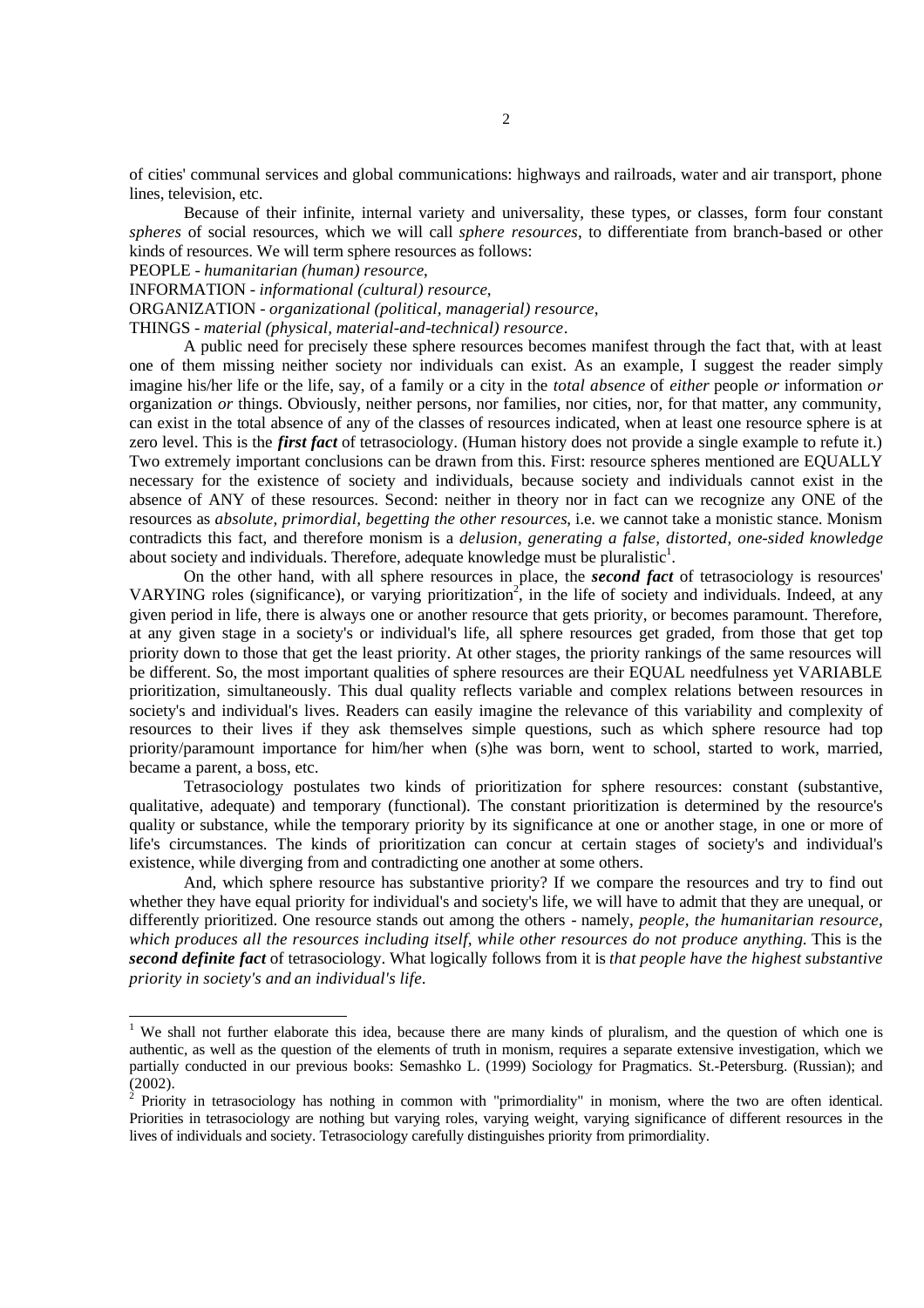However, people do not produce the resources from themselves (people) - *they produce it with the help of all other resources*. This is the *third fact* of tetrasociology. It shows that people are just as relative and dependent a resource as the others. But it does not mean that people are the primordial, absolute resource, begetting all the others. Here lies the fine, dialectical, and therefore difficult for understanding, boundary between sociological monism and pluralism.

So, people possess two conflicting qualities: people resource is no more important than other resources, but it is also cardinally different from those, because it is the only resource that produces all resources including itself. This makes people the top-priority resource for society and individuals, and therefore, people always represent to society and individuals the *supreme immutable goal*. All good and bad things that people do, they do it themselves and only for themselves.

Second in priority is the informational resource, information, whose carrier and producer is individual's conscience. While people have the highest priority, in them, information and conscience have the highest priority, because only by possessing information and conscience does a human being become human, and people become people. People without conscience are corpses or animals. This is tetrasociology's *fourth definite fact*. From this fact comes the paramount meaning of *culture,* for humanity and society to follow. Culture is maximized, second order information, i.e., it is the information for production of information. To it belongs philosophical and religious values, and scientific and methodological information creating *spiritual culture*, which defines *humanitarian, organizational, and material culture*.

Organizational resource ranks third in priority. The life of people who possess conscience and free will requires a certain organizational arrangement, which gets established by different norms and institutions regulating people's life. And the mode and organizational pattern of people's life and their social relations stem from the structural frames of conscience, from the organizational patterns of thinking. Conscience and thinking cannot be absolutely unregulated and disorganized. They can be disorderly or organized to a different degree, but they cannot be devoid of a structural/organizational backbone altogether. This is tetrasociology's *fifth fact*.

Things, or material-and-technical resources rank fourth in priority. Things complete the set of fundamental, necessary and sufficient resources of society, hypostatize (materialize) all previous resources, and ensure their autonomous, separate from the individual existence. Without hypostatization (materialization) the other three resources cannot have a life of their own and transcend the individual. This is tetrasociology's *sixth fact*.

So, the substantive, or qualitative, priorities of sphere resources rank as follows, in the order of diminution of priority: people - information - organization - things. Two conclusions can be drawn from this.

First: substantive prioritization is not the only kind of resources prioritization; another one is functional prioritization, whereby at any given stage of society's and individual's existence, i.e., temporarily, any single resource can take the highest priority. This is tetrasociology's *seventh fact*. For instance, at different stages of an individual's life, even in the course of a day, resources shift their priority rankings. When person eats, things have the highest priority; when (s)he talks with his/her children, people have the highest priority; when (s)he writes a scholarly article, information has the highest priority; when (s)he is giving orders as a boss, organization holds the top priority.

Second conclusion: the substantive prioritization of sphere resources demonstrates their *sufficiency*. Resource spheres encompass the totality of the stages of resources' existence, from their origination in individuals as a need and an idea, to their specific hypostatization. They encompass the entire range of society's and individual's necessary resources. Therefore, they are not only necessary resources, but also sufficient *sphere components* of both society and individuals. Society and individuals consist of the same kinds of sphere components: human (humanitarian) component, informational, organizational and physical (material), which are constantly consumed (used, expended) as resources by society and individuals, and are constantly reproduced by them as products. Neither individuals nor society need any other, additional resources/products/components. The four reviewed above are SUFFICIENT. This is tetrasociology's *eighth fact*.

Four sphere resources/components of society and individuals are dialectically (variably) interinclusive, as whole and its parts. The principle of variable interinclusion of whole/parts (Parsons, 1964: 15-17; Munch, 1982; Scheff, 1997) is that every resource/component of society and individuals includes the others as its parts. This means that people, or, rather, every person contains not only the humanitarian component, but three others,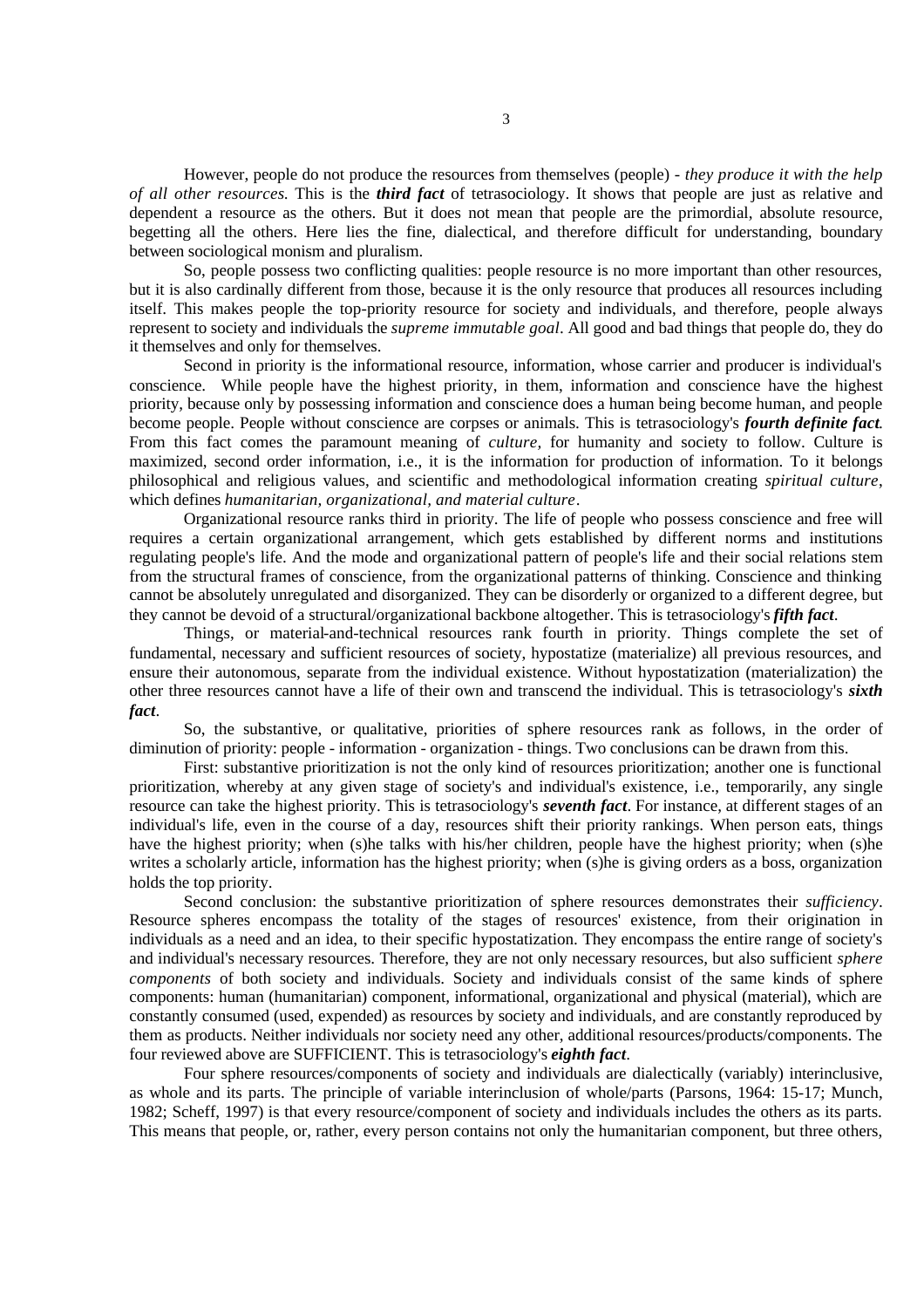informational, organizational, and material, as well; and they are ancillary to the humanitarian component as parts to the whole. Any information, be it a book, a technical drawing, a painting, etc., contains not only the informational component, but also three others: humanitarian (person's work), organizational, and material, all three ancillary to the informational component. And so on. The principle of interinclusion of society's and individual's resources/components reflects the fact of their actual interinclusion, which is tetrasociology's *ninth fact.*

The interinclusion principle, embracing resources/components, also embraces and applies to society and individuals. Society and individuals, having common sphere resources/components, also have a *common spherebased backbone*, and are two different aspects of one sphere "medal". To put it differently, spheres of resources/components are the *single essence*, the *single core* of society and individuals. Individuals are part of society, and society is part of individuals. The one does not exist without the other. So, it would be more appropriate to speak of them as a *single object "society/individual" or "individual/society*." Therefore, all sociocentric and anthropocentric approaches to society and individuals are equally narrow and parochial. Inseparability of society and individuals, their common, sphere-based (resource-component-based) core, is tetrasociology's *tenth fundamental fact*.

So, our interpretation of society/individual's sphere resources is built on ten fairly obvious facts, which constitute tetrasociology's evidentiary, factual base. To rebut tetrasociology, one has to rebut its ten facts. This is something for our opponents to do; we, meanwhile, will continue the social construction of a solid web of tetrasociological concepts. There are two options here: to proceed "in breadth," toward complex abstractions, or "deep down," to more specific abstractions, which dialectically flow in and from one another, as Mobius ribbon. The latter option seems more logical, so we'll proceed with analysis of the second axis of coordinates of tetrasociological concepts.

#### **Processes: social dynamics**

The second axis of coordinates of our conceptual web is "social reproduction processes," or "*social processes*." The processes are transformations of resources, of any of their qualitative or quantitative features. Therefore, the reproduction of resources by society/individuals is a process, too. All social processes are reproductive, i.e., connected with the reproduction of resources/components, which are the subject and product of the processes; and all society's/individual's reproductive processes are social, socially conditioned resources. As ancient a thinker as Adam Smith, and Karl Marx after him, thoroughly examined the processes of social reproduction of things and divided them into four classes, which are dialectically interinclusive: Production, Distribution, Exchange, Consumption. Tetrasociology postulates that reproduction processes *encompass all sphere resources/components*. All resources/components are not only consumed, but also produced, distributed, and exchanged by society/individuals.

As social transformations, all reproductive processes are effected by people, alone, but with the help of other resources. However, neither information nor organizations (norms, customs), nor things can produce social transformations - only people can. Although, the physical hypostases of all resources are liable to physicalbiological, natural transformations, which, while affecting social transformations, are separate from them. If people, alone, are employed in social reproduction processes, if people, alone, are the source and the carrier of the processes, then to what degree? and permanently or not? This is tetrasociology's key question, and the answer to it introduces a cardinally novel sociological concept - the notion of *people's reproductive employment, or people's R-employment*.

People's R-employment is employment of people *in all* processes of social reproduction of all social resources/components of society/individuals in the course of persons' *entire* life from birth to death. Remployment is universal and common to all of humankind. It is R-employment that creates and destroys, transforms and preserves, ameliorates and worsens all resources/components. Any historical or contemporary event can serve as an example. R-employment is identical with the totality of all and any life practices of a person. People ALWAYS, at every given moment of their life, are involved in reproduction. Because this thesis provokes debate more frequently than the others, we'll give several examples.

When a person sleeps ((s)he spends more than a third of her/his life in sleep) - what does (s)he produce? When a person eats, takes a rest, idles, is sick, or immerses him(her)self in nirvana, - what does (s)he produce? What does a toddler produce, who only eats, drinks, cries, sleeps and performs other physiological functions?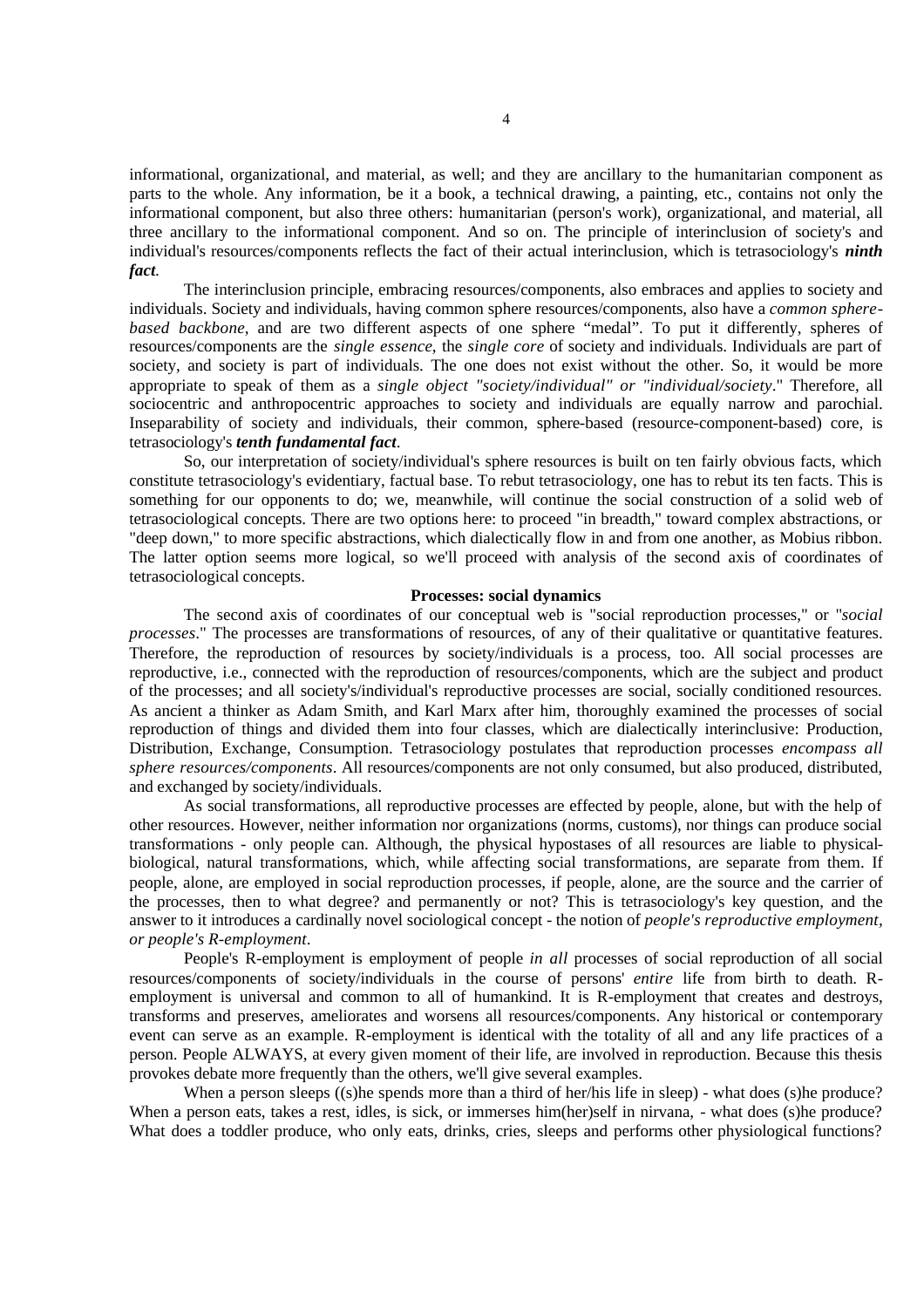When a person retires and does not work anymore - what does (s)he produce? What does (s)he produce, when (s)he studies, does athletics, goes to the movies, concerts, museums, etc.? In these and numerous other similar examples, a person reproduces HER/HIMSELF as a person, as a personality, an individuality, one of his/her numerous facets. Can a person do without SELF-reproduction? Certainly not! We spend the biggest part of our lives precisely on self-reproduction: sleep, food, study, physical fitness, leisure, self-development, medical treatment, etc. Self-production has priority in the employment structure of individuals. The more perfect and efficient is self-production, the more time persons have for social employment, and the higher is its quality.

Self-reproduction, or individual R-employment, is not only the biggest, but also the most significant, and therefore is the highest priority type of employment, both for individuals and for society. Why? Because the quality of self-reproduction affects the quality of the individual as a public person (actor), as a personality, and as a carrier of a certain kind of socially useful work. Ultimately, all social reproduction has one goal, which is to provide persons with, and to improve, resources necessary for their self-reproduction. Thus, R-employment is an extremely broad sociological category, including not only social, work-related, but individual employment, selfproduction as well. It is broader than activity, because persons can also be inactively employed - in sleep, in sickness, in passivity, idleness. It is broader than work, because persons' activity can be also non-work-related and consumption-based; employment can be leisure-, transportation-, etc. related. At the same time, Remployment also includes, as one of its parts, work-related, social employment. We will not examine here the different kinds of five major types of R-employment: individual, social, beneficial, detrimental, and preventive. It is explored in our book (2002).

R-employment is the dynamic backbone that people and society share, and this backbone differentiates them from nature, and makes them cardinally different from natural phenomena. Thus, R-employment is *identical with the social* as the systemic quality which radically distinguishes society/individuals from nature. If people's entire life is the employment in reproduction of the four resources, and every sphere resource exemplifies dialectical unity of the four, then the social is likewise multi-dimensional. The social, like employment, is four-dimensional, exemplifying the indissoluble unity of four components: humanitarian (human), informational, organizational and material (physical). And the humanitarian component has the highest priority among the four. The backbone of this component is the primary human property - people's life energy, their activity. Everything in society/individuals is the product of this energy, or bears a stamp of it. Thus, all things social are the products of this energy, its (creature) artefact.

The social stretches out to the same limits as the life energy of people's R-employment. But the social is not limited to the humanitarian component, life energy. Life energy is not godlike, it is unable to create from itself. It is able to create out of other substances, with the help of other instruments, i.e., out of natural and social objects, with the help of social instruments. Thus, the social's humanitarian component requires such instruments as the informational component (knowledge), organizational component (norms, order), and material component (things). In employment processes, people's energy transfers four components of the social, which are incorporated in people, to physical or social objects, which either become social or modify their social characteristics. Persons themselves - as humanitarian resource - become the first such object and product; information, informational resource, becomes the second; organizations, organizational resource, becomes the third; things, material and technical resource, become the fourth.

Finally, R-employment allows us to formulate yet another fundamental category of tetrasociology *social space-time* (SST). R-employment ensures the fusion of social space and social time, and for this reason the two are used as a single category, although each has its own specific content. Below we provide brief definitions and explanations for each.

*Social time*: Society has no other social time than people's time, and, therefore, than their R-employment time. Social time is the time of people's R-employment. The past social time is people's past R-employment, or the employment of past generations. The current social time is people's current, live R-employment. Future social time is people's future R-employment, or employment of future generations. All forms of the social are different manifestations of R-employment, and different hypostases of its time, i.e., of social time.

*Social space*: Society does not have another social space besides R-employment's space. Because employment occurs in reproduction processes, while resulting in sphere products/resources (people, information, organization, things - PIOT), *social space* (and the social as well) is delimited by the spatial boundaries of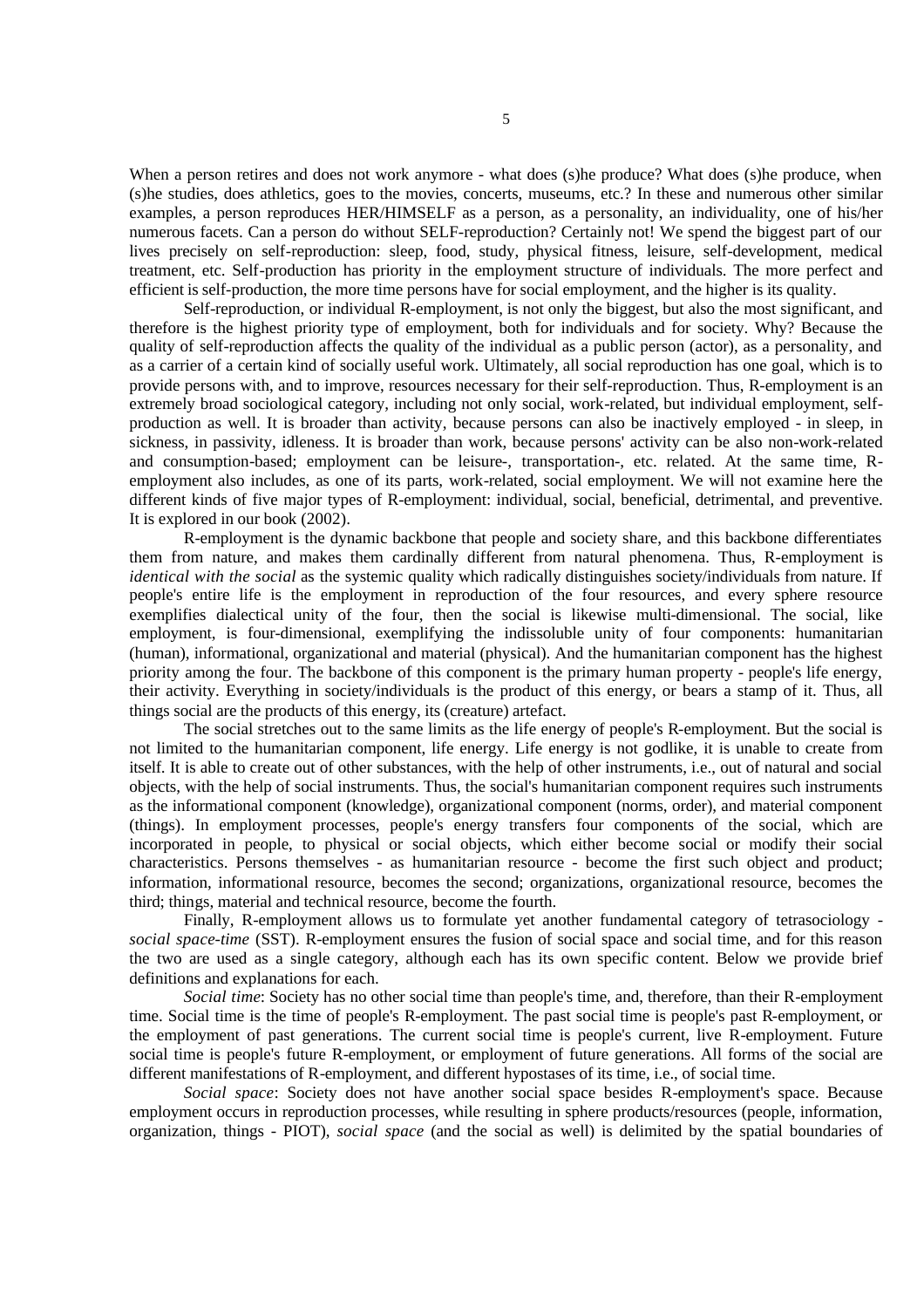reproduction processes and PIOT resources. Social space expands and contracts to the same degree as do Remployment, its processes, and PIOT products/resources. Where they are present, there social space is present too, and where they are not present, neither is social space.

The *unity of social space and social time* is also determined by R-employment: where there is Remployment's space, there its time is present, too, and vice versa. Thus, they are inseparable and can be designated as a single category of SST. However, they are also contradictory and dialectical: social time (employment time) creates social space (PIOT resources), and contracts or expands it, while social space (PIOT resources) delimits R-employment, setting limits for social time. R-employment creates the social world as the totality of all past and present PIOT resources; it creates SST.

So, R-employment allows us to define such fundamental qualities and concepts as the social, social world, SST, social universality (four-dimensionality), cosmopolitism (relevance to all and every human being), and social culture (sociocultural quality, reflecting R-employment's transformatory and creative aspect).

R-employment, too, is contradictory. Now we'll analyze its contradictions, such as equality/inequality, and harmony/disharmony. R-employment is identical in its volume to the notion of "life," people's "life time." But life pertains to other sphere resources, too, while R-employment is exclusively specific to humans, making human lives qualitatively different from the life of other resources. R-employment is a universal/cosmopolitan sociocultural backbone of people's and society's life. *In this backbone, all people are equal and different*. People *are equal* in R-employment, because it is cosmopolitan (relevant to all and every human being), sociocultural (transformatory) and universal (embraces all sphere resources and the relevant components of the social). In other words, people's R-employment makes people equal, because it connects everyone to cosmopolitism, universality and culture. It makes everyone a universal sociocultural person, or a sociocultural universalist. In Remployment's fundamental characteristics - humanness, culture, universality - all people are equal. These qualities are innate in everyone, and if they are gone for whatever reason, the person dies either physically or socially, turning into an animal. God created people equal not only in their physical qualities, but also in their universal, cosmopolitan and cultural employment. This is an essential fact of being.

On the other hand, as the gradations and content of R-employment's properties are infinite, all people, with regard to the level and content of these qualities, are *always different*, individualized, and therefore *unequal*. People are unequal with regard to the level of employment, to the quality of its objects, instruments and products. The single universal/cosmopolitan essence of employment is distributed among people unevenly, unequally, and this is the source of people's progress, as well as the conflicts between them. This means that people's R-employment, while common to all people, is dialectically contradictory. It makes people *simultaneously, but in different aspects - equal and unequal* to one another.

R-employment, as the universal/cosmopolitan sociocultural essence of people's life, is *harmonious and disharmonious*. The social foundation of R-employment contains a fundamental contradiction between harmony and disharmony of its sphere components. On the one hand, sphere components (aspects, characteristics) of employment aspire at equilibrium, as the most optimal and efficient state; on the other hand, their branch- and sub-branch-based parts (aspects, characteristics), developing chaotically, result in an uneven distribution and disharmony of not only branch-based components, but sphere-based ones as well. These antithetical aspirations are continuous, and so they produce the *laws of R-employment: "the law of sphere harmony" and "the law of* branch-based disharmony<sup>"3</sup>. Aspirations to harmony and disharmony are at the very core of R-employment, and they are inherent to society's/individual's social nature. However, only aspiration toward harmony is adequate, because it ensures humankind's survival, through all the cataclysmic upheavals of humankind's existence, by its steady, however inconsistent, progress.

The law of sphere harmony (or, simply, *the law of harmony*) reflects the aspiration of R-employment's sphere components toward equilibrium, balance and proportion, and toward sustained development as the most optimal and efficient, and therefore, the most viable, state. The law of branch-based disharmony (or, simply, *the law of disharmony*) reflects the aspiration of branch-based, and, consecutively, sphere components of Remployment toward disbalance and disproportion, to spasmodic development, which leads to destruction and,

<sup>3</sup> The relationship between harmony and disharmony is the pivotal question of tetrary social philosophy (tetrasociophilosophy), which is examined more fully in our other books (2002, 2000, 1999, 1992)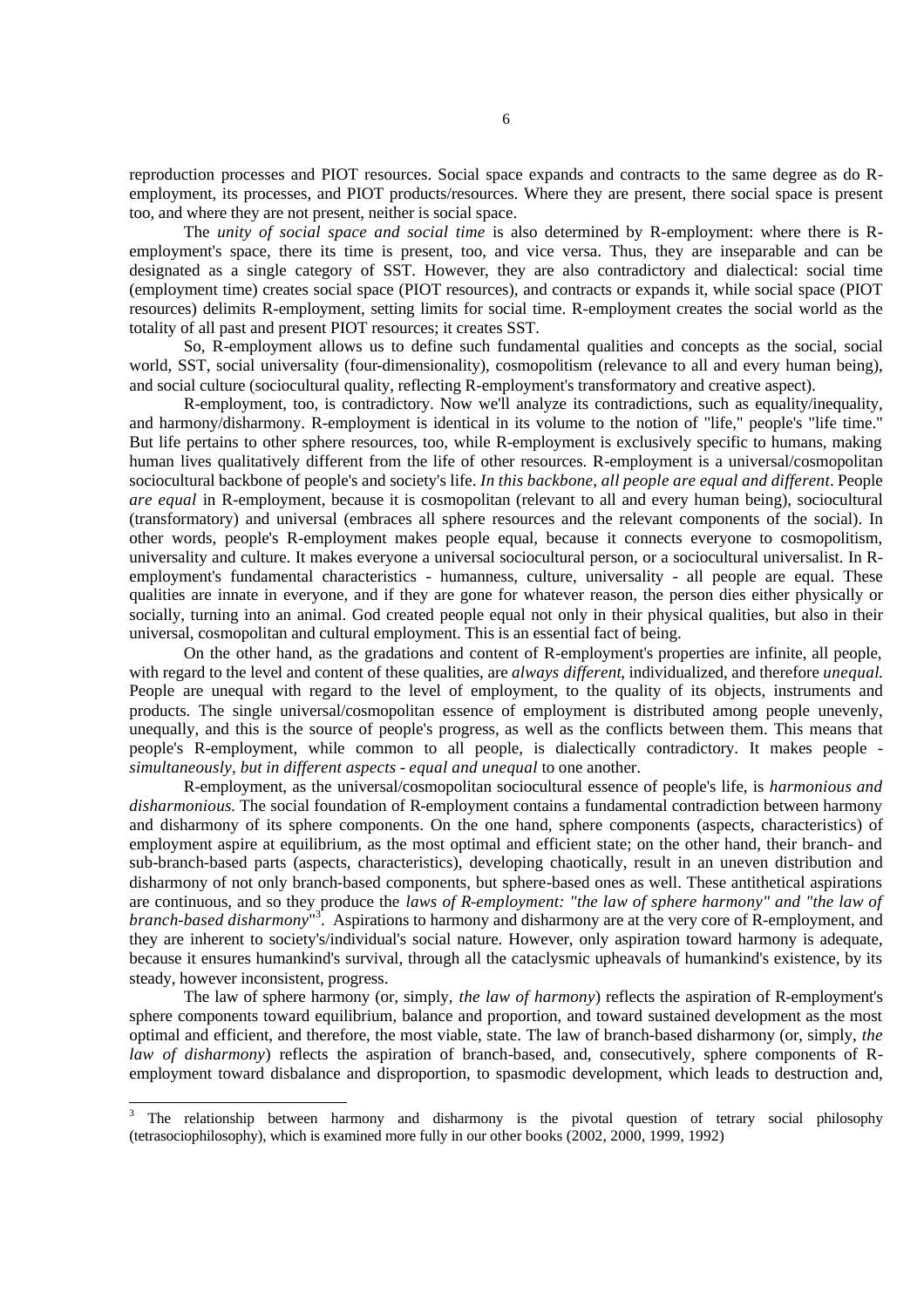ultimately, to self-destruction and obliteration of R-employment and the social. The unity of these aspirations, and inseparability of the correlating laws, constitute the main contradiction of R-employment, and, therefore, of the social in its entirety. And so, this contradiction is the main source of their development and transformations. Because aspiration toward harmony is the top priority aspiration, ensuring the increase of viability of the social, the main dialectical contradiction of the social can be termed *the law of unity and harmony of opposites*. This law, rather than abolish, preserves and furthers the dialectics. However, it cardinally differs from *the law of unity and struggle of opposites* in Hegelian and Marxist dialectics. The difference between the key notions of "harmony" and "struggle" in the formulation of the key law of dialectics reflects the cardinal difference between the corresponding types of dialectics - tetrary (sphere-based) and monistic<sup>4</sup>. Tetrary dialectics can be called the *dialectics of harmony*, and monistic dialectics, the *dialectics of struggle*. However, this does not mean that harmony dialectics dismiss struggle. It does not write off struggle, but subordinates it to the harmony of opposites of sphere resources. In harmony dialectics, harmony, not struggle, is given priority. Harmony dialectics is founded on the principle (discussed above) of *interinclusion* of the opposites of parts and whole, and not on the principle of *interexclusion* and dismissal of opposites, which is at the "core" of struggle dialectics.

Among many implications of harmony dialectics we'll discuss only one, concerning dialog. From the viewpoint of harmony dialectics, it is aspiration toward harmony that constitutes the foundation and source of dialog, while aspiration toward disharmony, toward struggle and victory, precludes dialog. Or, rather, the "dialog," here, is translated into physical violence, and turns into a "dialog" of weapons, war, troops, etc. At war, a dialog (negotiations) can concern only surrender of one of the parties; it does not untangle contradictions that have led to the war. The true dialog is a peaceful dialog, rooted in a reciprocal aspiration toward harmony, toward a balanced (equipoised) solution of disagreements and conflicts. And with this, we finish constructing the second axis of coordinates of our solid, tetrary web of sociological concepts. Now, on the interlinked axes of "social resources" and "social processes," we'll build the third spatial axis, "social structures."

#### **Structures: social structuratics**

In tetrasociology, *social structures* are the combinations of PIOT resources with the processes of their reproduction, and the function of these combinations is to produce new sphere resources in a specific space and time. What distinguishes the structures from the resources and processes is the combination of past Remployment (sphere resources) and current R-employment (processes) intended to create future sphere resources. Three axes of social space reflect three parameters of social time. Social sphere resources are past employment. Social reproduction processes are present employment. Social structures are the amalgamation of the two, for the purpose of people's future employment and life, and, so, social structures forge and exemplify future employment. They are future-oriented. Social structures are more complex, because they incorporate the medium (resource) and lower (processual) fields of coordinates. Social structure in tetrasociology is the aggregate of a great multitude of heterogenous societies, possessing varying organizational structures, and societal institutions at all levels of development. The biggest and most universal among social structures, those that constitute the social world, are four constant "social reproduction *spheres*," common to all societies and persons.

Social reproduction spheres differ in object and product of reproduction, as well as in the instruments and technologies employed. Products are reproduced from objects according to the principle "like from like," i.e., people are reproduced only from people; information, from information; organizations, from organizations; things, from things. There are four classes of necessary and sufficient resources/components of society/individuals that are permanently consumed and *permanently reproduced in the corresponding spheres*. According to the resources/components reproduced, tetrasociology postulates four necessary and sufficient social reproduction spheres: *Social* (humanitarian), *Informational* (cultural), *Organizational* (managerial), *Technical* (material, economic). Abbreviated, the names are as follows: *sociosphere, infosphere, organisphere, technosphere*. Sociosphere reproduces people from people: people are its object/product. Infosphere reproduces information from information: information is its object/product. Organisphere reproduces organizations:

<sup>&</sup>lt;sup>4</sup> Here we cannot compare tetrasociology's dialectics (or tetrary dialectics) with the Hegelian or Marxist dialectics of monism (or monistic dialectics). This complex theoretical problem was examined more fully in our books quoted above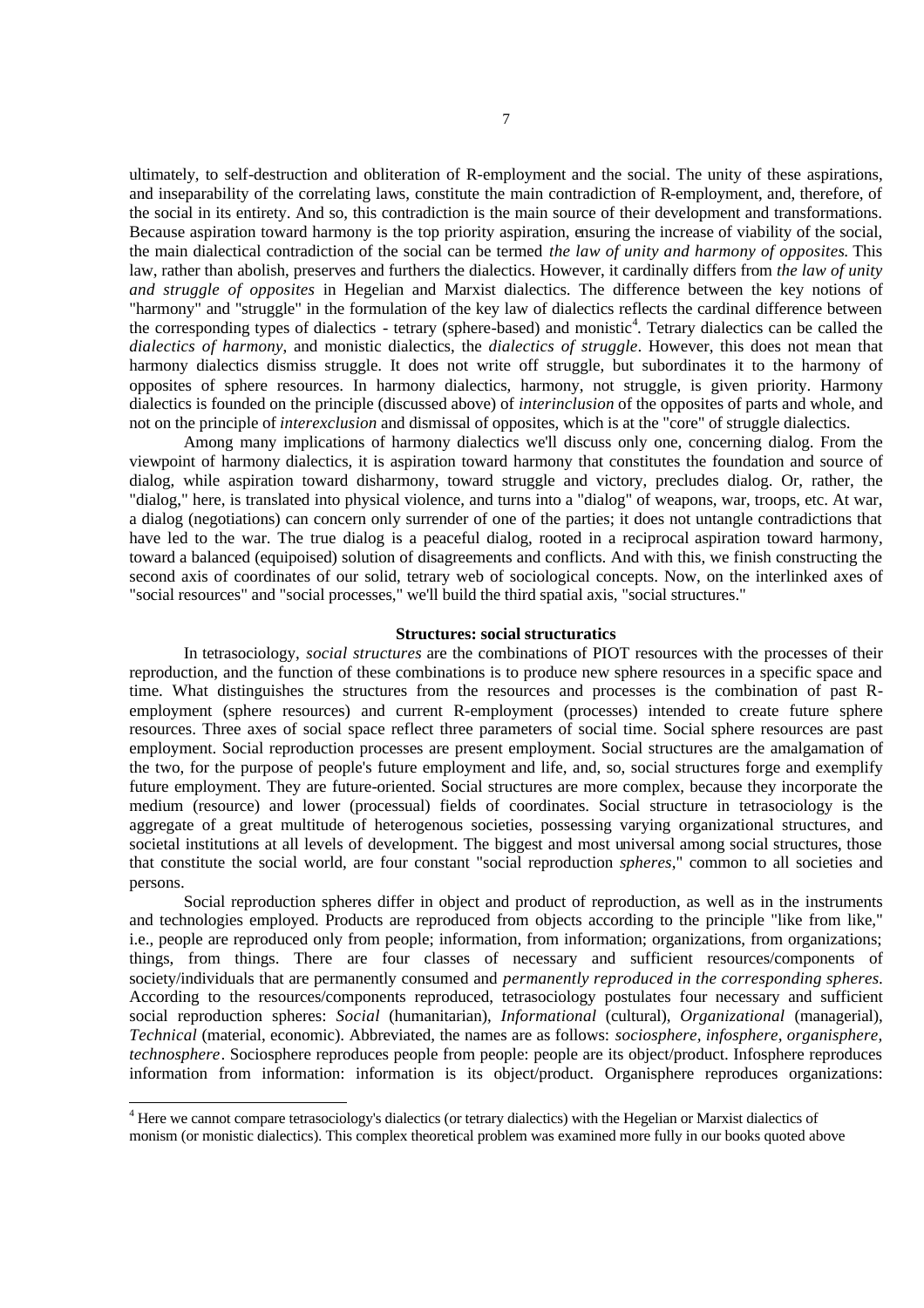organizations are its object/product. Technosphere reproduces things: things are its object and product. Each sphere of reproduction represents a *sphere* of the appropriate *culture*: *humanitarian, spiritual, organizational, material*. Priority rankings for spheres of reproduction/culture correspond to those for the sphere resources/PIOT products they reproduce.

Each sphere employs all sphere resources as its instruments in the corresponding technologies. The distribution of four resources among four reproduction spheres is signified by the following 4 x 4 matrix<sup>5</sup>.  $P = P1 + P2 + P3 + P4$ , where P stands for people, population, and P1, P2, P3, P4 - for its sphere classes,  $I = I1 + I2 + I3 + I4$ , where I stands for information, and I1, I2, I3, I4 - for batches of information,  $Q = 01 + 02 + 03 + 04$ , where O stands for organizations, and  $Q = 03$ ,  $Q = 03$ ,  $Q = 04$ .  $T = T1 + T2 + T3 + T4$ , where T stands for things, material possessions, and T1, T2, T3, T4 - for groups thereof.

The matrix lines denote the "outlets" of spheres and the *products* they generate for four spheres, and the matrix columns signify the "inlets" of spheres and the *resources* from four spheres used in them. An explanation is due. The P line signifies the reproduction of the classes of population in the 1st, social sphere, for the corresponding spheres: P1 - *for* sociosphere, P2 - *for* infosphere, P3 - *for* organisphere, P4 - *for* technosphere. The I line denotes the reproduction of the batches of information (and appropriate culture) in the 2nd, informational, sphere, for the corresponding spheres from the 1st to the 4th. The same with the rest of the lines.

As an example, let's look at the technosphere (the 4th sphere). The technosphere's *products* are things, which are parts of each of the four groups: they are designated by the 4th matrix *line*. Technosphere's *resources*  are designated by the 4th matrix *column*. The T4 group of material resources combines at once the *object, the product, and the material instruments/technologies* of the sphere. The complex of organi-resources, O4, combines various economic, legal, managerial, and financial institutions, which are used in the technosphere as *organizational instruments/technologies*. I4, the complex of info-resources, combines various technical information, which is used as *informational instruments/technologies* of the technosphere. L 4, the class of socio-resources (technical class), combines people of different working-class and agricultural occupations as the *main productive force* of the technosphere. (We suggest the reader attempt a similar description of three other spheres, which can become the beginning of his/her dialog with tetrasociology.)

Spheres unite the corresponding branches of social reproduction, kindred types of family and individual activity, and also similar sphere needs, abilities, and components of the individual. Thus, spheres become common spheres of society/individuals, of all populations. Society and individuals are different sections and different facets of common, shared reproduction spheres<sup>6</sup>. Thus, the entire population employed in them is productive, participant in the reproduction of one or another sphere resource. First of all, the population is employed in the reproduction of itself. (Who else, besides the population's individuals would be employed in their reproduction? A rhetorical question.) Not a single theory of class has considered population, in its entirety, as productive. For the most part, these theories consider as productive key branch classes, employed in the key branches of the economy.

Sphere classes are the major component of spheres, and the major category of tetrasociology. *Sphere classes are large, productive groups of people, encompassing the population in its entirety, and differentiated by the kind of reproductive employment in one, central for them, sphere of social reproduction.* The priority rankings for sphere classes correspond with those for spheres and resources/products reproduced by them.

Tetrasociology postulates four productive, equally necessary and sufficient, sphere classes, corresponding with reproduction spheres:

1. SOCIOCLASS - people employed in the sociosphere. This includes, on the one hand, people working in healthcare, education, childcare, social welfare, athletics and sports, and on the other, all people who are nonworking but employed in self-reproduction: pre-schoolers, students, unemployed, homemakers, non-working retirees and the disabled.

2. INFOCLASS are people employed in the infosphere, i.e., in academe, culture and arts, communications,

l

 $<sup>5</sup>$  On the basis of this matrix, tetrasociology creates new, sociological statistics, unifying and supplementing economical</sup> statistics, and a new, informational technology; both were examined more fully in our books quoted above

<sup>6</sup> The detailed description of public and individual sectors of each sphere, and also its branch structure, and resource ensuring is given in our book (2002: 59-69)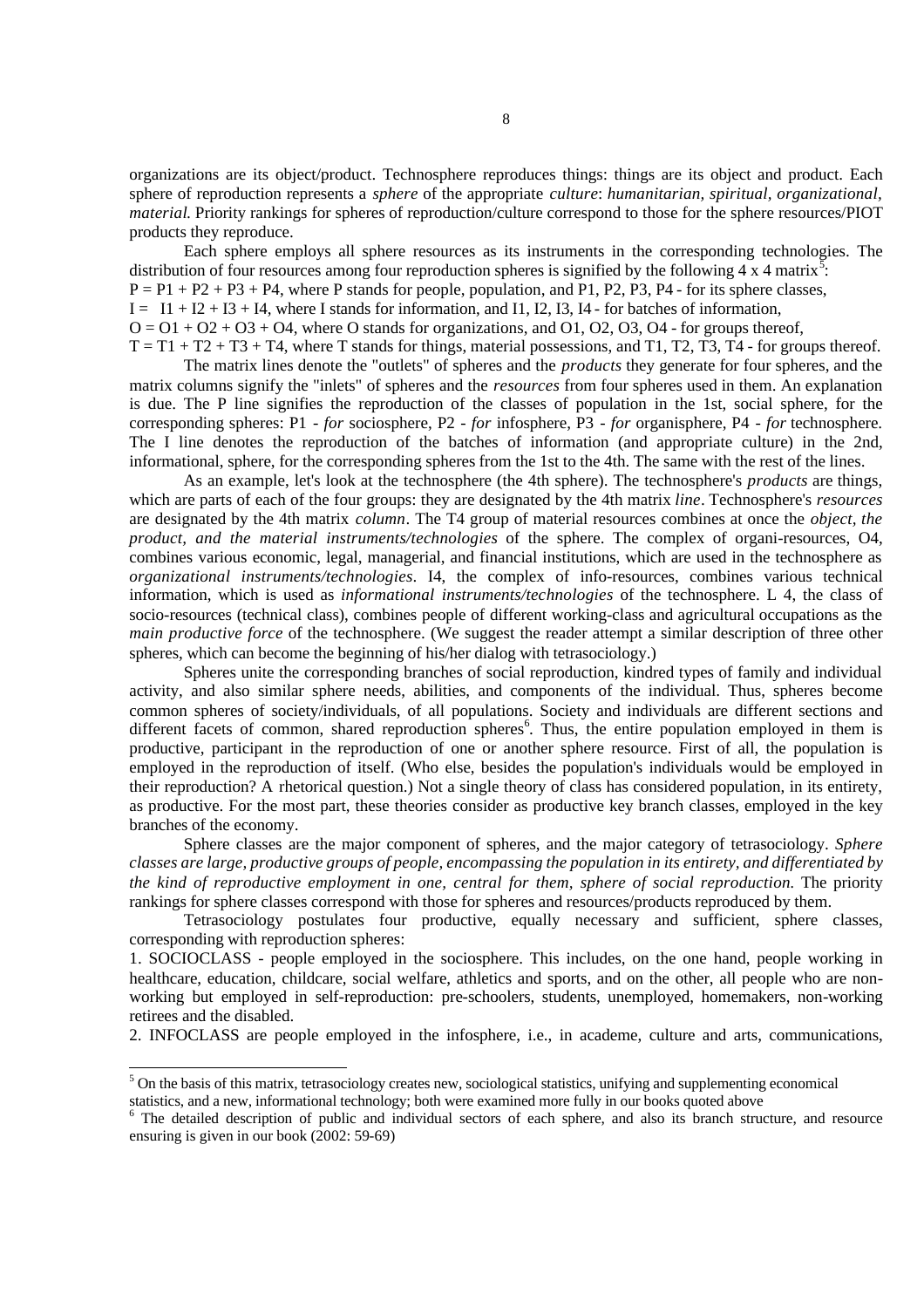informational services, and the mass media.

3. ORGANICLASS includes people employed in the organisphere, i.e., in politics, management, law, finance, defence, law enforcement, etc.

4. TECHNOCLASS includes people employed in the technosphere, i.e., manual workers and peasants/farmers.

Normally, people are employed not in one, but in several spheres, although one of the spheres consumes more time and, therefore, can be considered the major one. Employing this criterion, tetrasociology divides the totality of any country's or the world's population into sphere classes.

A Russian illustration: Russia's population is shown as the sum of four sphere classes. The following statistics expresses their dynamics in millions, in 1991, 1996 and 2000:

| <b>Russian Sphere Classes</b> | 1991  | 1996   | 2000  |
|-------------------------------|-------|--------|-------|
| <b>SOCIOCLASS</b>             | 81.6  | 89.1   | 89.8  |
| <b>INFOCLASS</b>              | 4.8   | 3.6    | 4.3   |
| <b>ORGANICLASS</b>            | 4.0   | 4.6    | 5.3   |
| <b>TECHNOCLASS</b>            | 58.1  | 49.8   | 45.4  |
| <b>All Russian Population</b> | 148.5 | 147. i | 144.8 |

Sphere classes exist in all countries, and in the world as a whole. Only sphere classes are capable of controlling the forces of disharmony, and of developing ways to ensure a gradual increase in harmony. Sphere classes have enormous capacity to achieve social harmony. Their ability to accomplish this is based on the degree of their self-consciousness and «sphere identity».

Reproduction spheres are *equally* important to and *variably* prioritized by society, and they aspire toward equilibrium and harmony. Sphere classes employed in these spheres are likewise *equally important* to and *variably prioritized* by society. They are equal in employment (in employment's cosmopolitism, sociocultural quality and universality), but differ in quality and level of employment within each of the spheres. Sphere classes' equality and differences in employment, as well as their aspiration toward balance, make them *harmonious* and cohesive classes*, abolishing class struggle and antagonism*. Spheres and spheres classes, differing in employment, are *ruled by the law of harmony*, which counteracts the *law of disharmony* of branchbased classes, which are identified by ownership of property or branch-based employment.

The disharmony of branches is a result of their egoistical motivation: "to take more, to give less." Thus, several strong branches get richer by plundering weaker branches, which results in the branches' uneven development and, ultimately, society's collapse. Spheres counteract this tendency. They are governed by the principle of harmony, balance, "to give as much as to take" in order to enhance the balance. Otherwise, they cannot function and exist. Thus, the *harmony of spheres has always been and will always be the salvation of the social world*.

Branches are governed by the law of competition (victory to the strongest), and constantly reproduce this law and, consequently, social disharmony. Spheres, on the contrary, are governed by the law of harmony (partnership, cooperation, balance) and reproduce harmony. It is only in branches that the law of competition can govern, because if one branch, as a result of competition, collapses, topples or gets taken over by another branch, society does not cease to exist. Spheres, on the contrary, are not influenced by the law of competition, because if one of the spheres collapses, society collapses as well. This is why spheres have only the law of harmony as the ruling principle. Priority of one of the laws determines the type of societal development - disharmonious or harmonious. Historically, with very few and short-living exceptions, the first, disharmonious type of development has prevailed. In the 21st century the branch-based, crude and disharmonious period of history will come to an end, to be replaced by a sphere-based, self-conscious, harmonious history. Branches will cede priority to spheres. Competition will cede priority to harmony, and this will affect not only society, but private persons, and their individual development, as well.

In the course of nearly 3,000 years, different politicians and theoreticians have brought forward different class theories. In the table below we summarize the main ideas about class, and compare them with sphere classes, indicating the author or theory, the time, the place, the names of the classes, and their identifiers.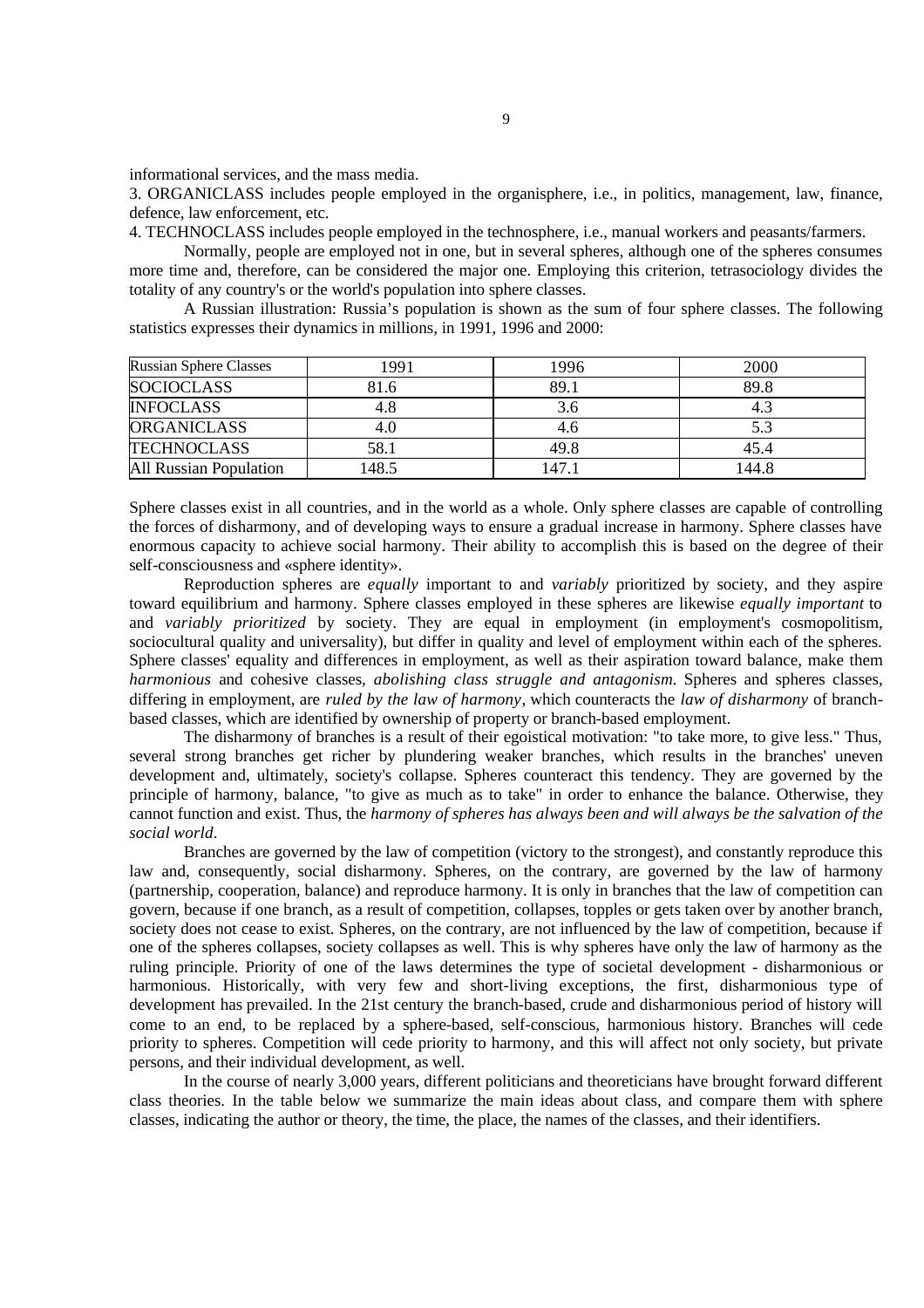| <b>AUTHOR or THEORY</b>   | <b>TIME PERIOD</b>   | <b>WHERE</b> | <b>CLASSES</b>                         | Identifier       |
|---------------------------|----------------------|--------------|----------------------------------------|------------------|
| Theseus, czar --          | 8th century BC       | Athens       | 3: eupatridae -- nobility; geomoroi    | Employment in    |
| inception of the          |                      |              | -- arable farmers; demiourgoi --       | branches         |
| Athenian state            |                      |              | craftsmen                              |                  |
| Solon, the first archont, | 6th century BC       | Athens       | 4 classes/ranks, according to how      | Property         |
| elected in 594 BC         |                      |              | many medimnos of grain are             |                  |
|                           |                      |              | produced                               |                  |
| Servius Tullius, the      | 6th century BC       | Rome         | 6 classes/ranks, according to property | Property         |
| penultimate czar          |                      |              | value                                  |                  |
| Plato                     | 427-347 BC           | Athens       | Three tiers: philosophers, soldiers,   | Qualities of the |
|                           |                      |              | workers                                | soul             |
| Aristotle                 | 384-322 BC           | Athens       | 3 classes: the rich, the middle,       | Wealth           |
|                           |                      |              | paupers                                |                  |
| Marx                      | 1818-1883            | Germany      | 2 basic classes: exploiters and        | Property         |
|                           |                      |              | exploited                              |                  |
| Pareto                    | 1848-1923            | Italy        | 2 basic classes: upper and lower       | Psyche           |
| Mosca                     | 1858-1941            | Italy        | 2 basic classes: rulers and the ruled  | Power            |
| Stratification theory     | Second half of the   | The West:    | 3 basic classes: upper, middle, lower  | Income, status,  |
|                           | 20th century         | Europe, USA  |                                        | and others       |
| Tetrasociology            | Late $20th$ -- early | The West:    | 4 sphere classes: Socio, Info, Organi, | Employment in    |
|                           | 21st century         | Russia       | Techno                                 | spheres          |

The table demonstrates a diversity of class identifiers, and, consequently, a diversity of classes, themselves, in history and theory. Each historical period theorizes period-specific classes, castes, and tiers, which are historical modifications of sphere classes. The historical modifications of the classes, because of the narrowness and one-sidedness of its presumed identifiers (industry branch, soul, property, power, etc.), as well as the types of governments based on these class theories, have been distorting the harmonious essence of sphere classes and becoming the actors of total disharmony, inequality, antagonism, perennial wars and violence. Sphere classes, which combine the specific types of employment of previous classes into a universal employment, become a necessity for the new, informational society, for the new globalization period. These classes, like the new society, are more dynamic and open, and even, in some sense, "virtual." However, modern time need for sphere classes *is predicated primarily on the new society's need to harmonize* the development of spheres across the globe, with the purpose of tackling the growing global problems and challenges through a *communal* effort. And these problems can be solved only along the lines of social harmony, which only sphere classes can pursue self-consciously.

Sphere classes are not new to the social world and its history; they are new only to our limited sociological knowledge about them, to our traditional, narrow-minded approach to them. People know much less about the social world than they do about the natural world, because the social world is infinitely more complex than the natural world, and, therefore, requires far more complex and refined theoretical methods of academic research. Humankind has only recently approached a level of social science which allows us to "behold and see" sphere classes as the deep inner core of the social world.

Until now, sphere classes have existed like elementary and natural forces, alien to humans, unknown to social science, hidden from humans in the mysterious depths of the social. At the surface level of the social world that is visible and accessible to traditional sociology, sphere classes appear as either stratified or branchbased classes, paralleling the branches of the industrial society's economy. These are *classes of inequality*, identified by intrinsically unequal and partial criterion of wealth or property. For this reason, these classes are actors of total disharmony, chaotic development, social egoism, mutual alienation, branch-based parochialism, antagonism, wars, violence, etc. Sphere classes, on the contrary, are the *classes of equality*, differentiating people not by the partial criterion of wealth, but by the universal criterion of employment. This is why they are actors of social harmony, sustained development, social partnership, mutual assimilation, sphere universality, solidarity, peace, non-violence, etc. Branch-based classes appear to be *specific cases* of sphere classes, the latter remaining as an unsolved mystery at the heart of the former.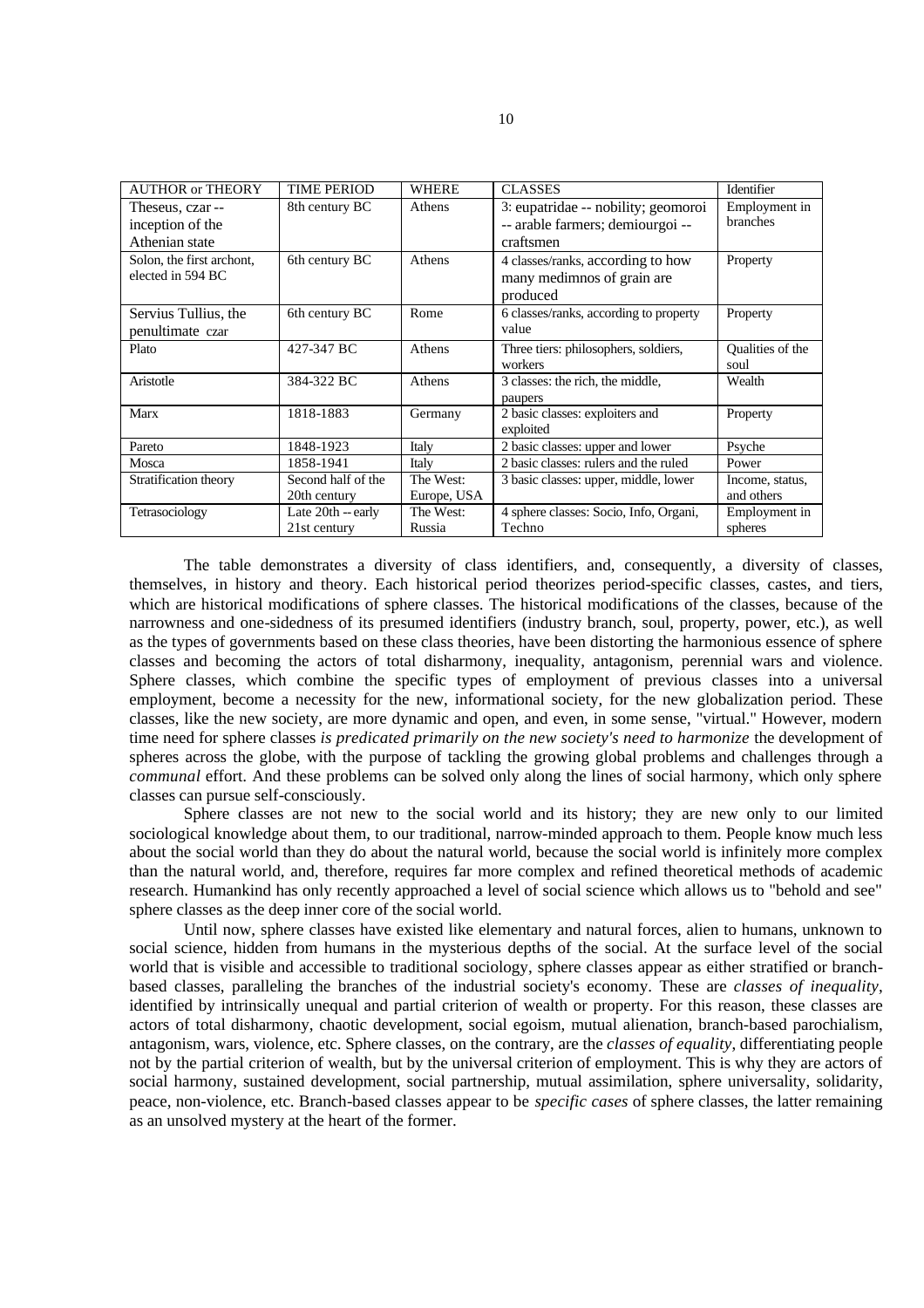Why have sphere classes remained unknown? First, because an underdeveloped, *branch-based and onedimensional society*, which is still primarily industrial, has not needed universal and harmonious actors. It has been able to live without them. Second, there has been no adequate social theory and vision, able to "see" them and to recognize their seminal productive capacities for harmony, assimilation, universality, culture, cosmopolitism, equality, peace, partnership, etc. Just as a savage does not need, and therefore is not aware of a car, so humans, at their earlier, branch-based stage of development, which reached its zenith in industrial society, did not need and therefore were unaware of sphere classes. Because of the chaotic and slanted development of human society, it has always been dominated by one or another partial, branch-based class of a primarily economic-based sphere. Socially, these classes have needed to keep their economic and political domination by all means possible, the most effective of which was violence. So, branch-based classes have needed only the theories of class struggle and dictatorship akin to Marxism. Through the efforts of its ideologists, branch-based classes have been able to generate only the theories of class struggle and dictatorship.

Globalization, and the new, informational society, have generated new social problems and needs. These require new, sphere classes, with new social needs and capacities for tackling global, universal problems. There arises a social need for sphere classes as actors of the new era, actors with adequate goals, powers, and means. A theory of sphere classes has emerged, which is the first, but not the last, or the only one in the future, tetrasociology, which discovers these classes, explains why they have been lingering in obscurity, explains the need for them, and for their active formation today. Tetrasociology reveals why branch-based classes are inadequate for the new global challenges, which they have generated, but the volume and substance of which make the traditional classes, powers and instruments helpless to meet these challenges. Tetrasociology shows that only new, sphere classes can provide both theoretical, along the lines of postpluralism, and practical, along the lines of social harmony, responses to the challenges of modernity. Tetrasociology shows how these classes can transform from crude, passive "*classes in themselves*" into active, self-conscious "*classes for themselves*." It creates for sphere classes a fitting theory and a system of universal values, which are oriented toward social harmony, rather than toward property, and which exemplify justice and equality. Meanwhile, tetrasociology does not frame the question as an antagonistic alternative: "*harmony or property*," which would lead to a new escalation of wars and violence; rather, it re-orients the classes' priorities, ensuring mutual complementarity and cooperation of the classes, and the continuity of a humanistic, cultural tradition. It conducts empirical research (albeit confined now only to Russia) of the intensive formation of sphere classes, starting in the late 20th century. This formative process manifests itself in a re-distribution of population among society's spheres, in the rapid contraction of the technoclass as industrial society's mainstay, and in the expansion of three other classes, however uneven and irregular across different countries and continents.

This process leads to the phasing out of traditional branch classes, and to the emergence, in the historical arena, of sphere classes, as new and harmonious actors. Concurrently, the process of *self-identification of the new community, the community of sphere classes*, is widening and deepening. We'll call this *identity "sphere identity*." The rise of sphere self-consciousness has just begun, and this process is slower than the development of sphere classes. A transition from branch-based self-identification, to sphere-based self-identification of the population is a requisite for the formation of sphere classes. Without self-identification, sphere classes cannot become self-conscious actors who understand themselves, their mission in the social world, and the strategies, instruments, and technologies that will achieve their purpose.

Tetrasociology demonstrates that it is sphere classes that aspire toward social harmony and sphere equality for all people, i.e., fair distribution of resources among them. To achieve these ideals, we need a new form of democratic government, acceptable to all nations, - namely, *sphere (or tetra-) democracy*, whose distinctive feature is *equal distribution of power* among elected representatives of sphere classes. Only this kind of democratic government can consistently realize the sociocultural technology and the long-term strategy of gradual non-violent harmonization of all spheres and sphere classes. Only sphere democracy is able to produce a fully humanitarian and truly public-needs-oriented government, to ensure, along with the equality of sphere classes, equality between older and younger generations, between men and women, and to recognize the priority of children, by giving votes to parents and guardians on behalf of their minor children. *Harmony of cultures and civilizations begins with children*.

Only sphere classes are able, through sphere democracy, to ensure a lasting and global peace. For this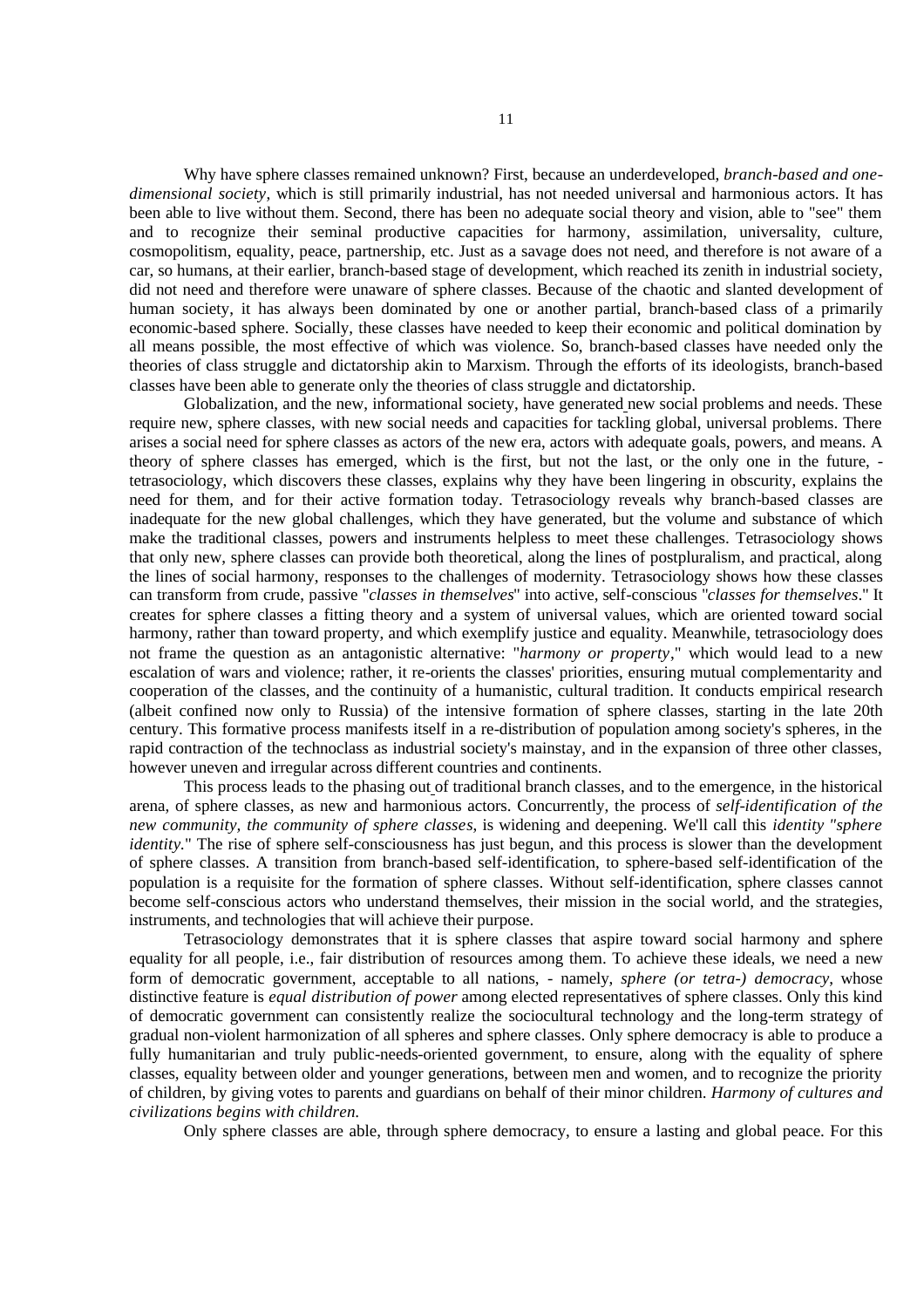purpose, we need a permanent dialog among cultures and civilizations, a unified religion combining traditional religions' values, and a politically neutral language of international communication, while at the same time preserving ethnic cultures, religions, and languages. The best choice for a neutral, international language is Esperanto, as a language of equality, camaraderie and harmony, which has been tested for more than a hundred years, by millions of people, from almost all countries of the world. Sphere-based democracy can promote the study of Esperanto everywhere. For a dialog of civilizations, sphere classes can promote discussions of *dialogical, interactive, discursive ideology* as the basis for creating a new, global values system. Presently, tetrasociology can be one of the platforms for such a dialog of civilizations. The new ideology can be only dialogical and interactive. Instead of absolutist dogmas, it should offer only the most effective platform for dialogical and interactive discussion of solutions which would be acceptable to sphere classes in all civilizations.

For new, sphere self-identification to take shape, for a new ideology, with new values priorities, to develop, we need a *new Enlightenment*, to be part of the new era of inter-civilizational dialog. Enlightenment, today, is inseparable from dialog, and vice versa. Tetrasociology, like several other recent sociological theories, e.g., Phillips's interactive web approach (2001), recognizes the need for such an era, speaks about its arrival, and creates ideological pre-conditions. Only through a new Enlightenment can the transition be made from branchbased, transcorporational and trans-bureaucratic globalization, which augments disharmony at service of private interests, to sphere globalization, leading to justice and harmony for all of humankind. This new, just, and harmonious globalization will give the highest priority to social and cultural (socio- and info-) spheres, rather than to economic and political (techno- and organi-) spheres.

Post-globalization will be a humanitarian globalization. It will not be one-dimensional, branch but multidimensional, sphere, and also universal. Its universalism is reflected in the structural, sphere-based universalism of tetrasociology. Tetrasociological universalism reflects four kinds of universalism: *social* - four sphere classes of population; *informational/cultural* - four spheres of information and culture (humanitarian, spiritual, organizational, material); *organizationa*l - four spheres of power; and *economic* - four sphere-based world markets: of goods, capital, information, labor. Tetrasociology leads to a new understanding of globalization, culture and civilizations through the prism of sphere universalism.

The major manifestation of integratedness of society's spheres is that they concurrently, but in different respects and in different expressions, will prove to be spheres for every individual: spheres of CHARACTER, CONSCIOUSNESS, WILL and BODY. Society's spheres are the objectification (materialization and estrangement) of the corresponding spheres of individuals. They coincide in the object and product of reproduction. Character, reproducing people, including the individual, coincides with society's social/humanitarian sphere, and vice versa. Consciousness, reproducing information, including selfconsciousness, coincides with society's informational sphere, and vice versa. Will, reproducing organizations, including individual's self-organization, coincides with society's organizational sphere, and vice versa. Body, reproducing things, including its own organism, coincides with society's technical/material sphere, and vice versa. Both society's spheres and individual's spheres are identified by one of the four resources reproduced in them: people (individuals), information, organization, things. Society's spheres and individual's spheres, although not identical, are similar and inseparable. They are rooted in each other, inseparable from each another, reproduce each other and are each other's product, and for this reason they can and should be approached as UNITARY spheres of "society/individuals" or "individuals/society." Individuals and society coincide in spheres. In spheres, society and individuals coincide in all of their substantive dimensions: in reproductive employment and its classes, in needs and abilities, in humanitarian/social, cultural, organizational/political and economic dimensions. The concurrence of individuals and society in spheres is outlined in the table below: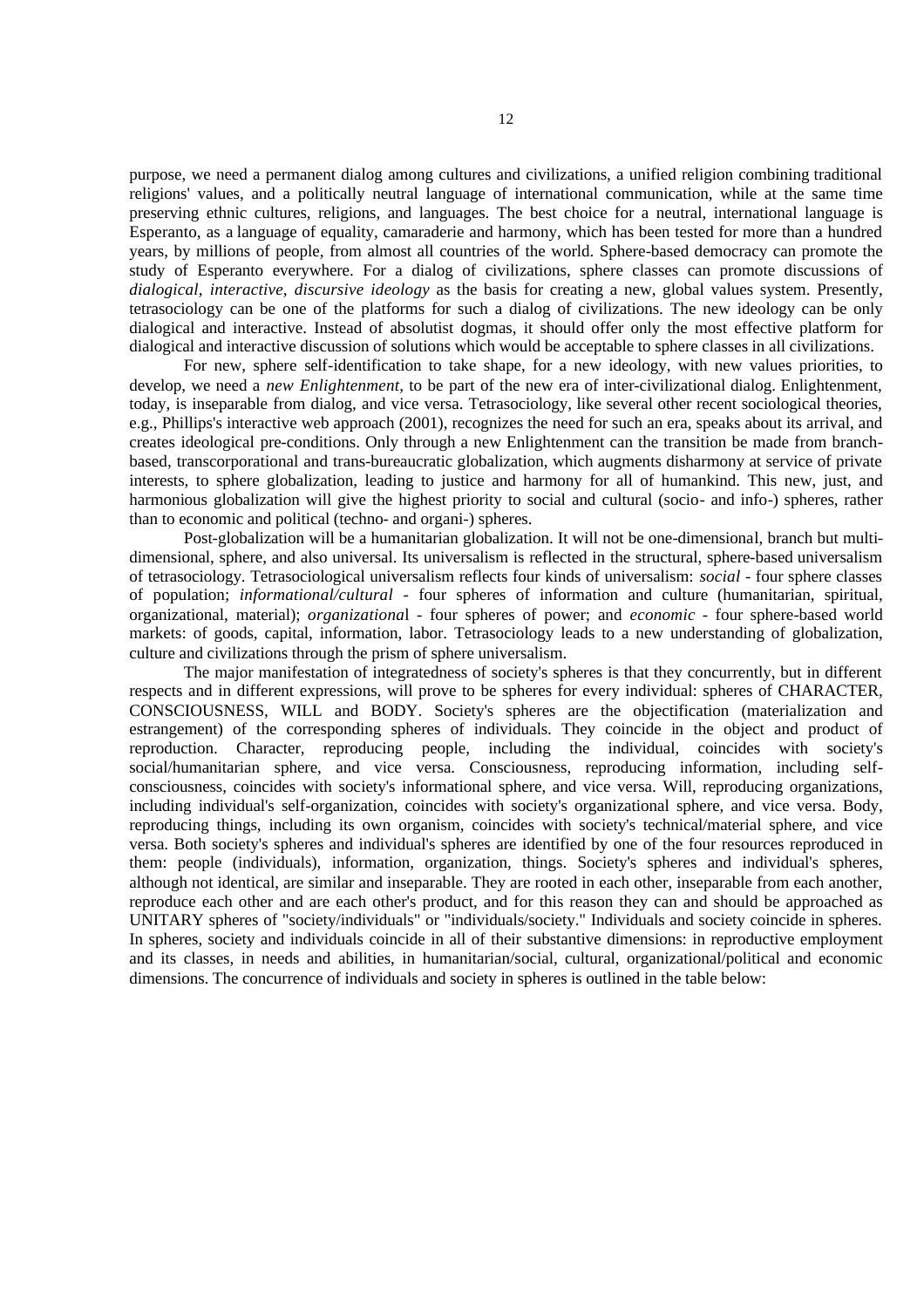**Table of society/individual's spheres**

| <b>SOCIETY</b>       | SPHERES of SOCIETY/INDIVIDUAL (S/I)                      | <b>INDIVIDUAL</b>   |
|----------------------|----------------------------------------------------------|---------------------|
|                      |                                                          |                     |
| <b>PEOPLE</b>        | SOCIOSPHERE: Humanitarian needs and abilities s/i        | <b>CHARACTER</b>    |
|                      | Humanitarian employment s/i                              |                     |
|                      | Socioclass (humanitarian class of population) s/i        |                     |
|                      | Humanitarian culture/information s/i                     |                     |
|                      | Social politics (humanitarian organization s/i)          |                     |
|                      | Labor market (social economics s/i)                      |                     |
| <b>INFORMATION</b>   | <b>INFOSPHERE:</b> Informational needs and abilities s/i | <b>CONSCIOUSNES</b> |
|                      | Informational employment s/i                             | S                   |
|                      | Infoclass (informational class of population) s/i        |                     |
|                      | Spiritual culture/information s/i                        |                     |
|                      | Cultural politics (organization of culture s/i)          |                     |
|                      | Information market (economics of culture s/i)            |                     |
| <b>ORGANIZATIONS</b> | ORGANISPHERE: Organizational needs and abilities s/i     | WILL                |
|                      | Organizational employment s/i                            |                     |
|                      | Organiclass (organizational class of population) s/i     |                     |
|                      | Organizational culture/information s/i                   |                     |
|                      | Administrative politics (organization of management s/i) |                     |
|                      | Market of capital (economics of management s/i)          |                     |
| <b>THINGS</b>        | TECHNOSPHERE: Material needs and abilities s/i           | <b>BODY/UNCONS</b>  |
|                      | Technical/material employment s/i                        | <b>CIOUSNESS</b>    |
|                      | Technoclass (technical class of population) s/i          |                     |
|                      | Material culture/technical information s/i               |                     |
|                      | Market of goods (economics of material production s/i)   |                     |

Note: Interaction and inter-determination of the table's elements occur in all directions: horizontal, vertical, forward, backward. Tetrasociology appears as a cluster of tetrasocial disciplines: tetrapsychology, tetraculturology, tetraeconomics, tetraphilosophy, tetrapolitology, tetrasociocybernetics, tetraaxiology, tetrasocionics, tetrasociolinguistics, tetrahistory, etc., all growing from the same theoretical-methodological foundation of tetrary postpluralism.

In these spheres, man and society mutually alienate and appropriate each other, but in different ways and by different organization of social reproduction. By disharmonic branch organization, the mutual alienation of society and man dominates. They see in each other only means, not aims. Only by harmonic, spherical organization is the alienation counterbalanced with the opposite process of mutual appropriation of man and society. Here they see in each other, first of all, aims and not means. The harmony of man and society, their mutual appropriation, is reached thanks to sphere harmony and the harmony of sphere classes. «Horizontal» harmony, harmony at the level of branches, is provided by «vertical» harmony, harmony BETWEEN spheres and sphere classes.

The branch world, on the one hand, having accumulated social disharmony and alienation up to a critical mass, and on the other hand, having created a lot of means for social harmony, first of all information, gives rise in itself to an opposite aspiration toward the new, harmonious world, through spheres and sphere classes. Such is the dialectics of transition from branch to sphere society in the epoch of globalization in our century from the point of view of tetrasociology.

### **Development states: social genetics**

The fourth axis of the web of tetrasociological concepts is the social time of the kinds of historical scale of evolutionary social development. Social time combines three kinds of time: past, present, and future. It reflects the major historical stages/states of development of any social phenomenon on the basis of varying measures of sphere harmony. The measures of harmony can be pictured as the scale<sup>7</sup> presented here, denoting four main stages, or states: *prosperity (or flourishing*) - the biggest measure of spheres harmony; *deceleration* the measure of spheres harmony bigger than average; *decline* - the measure of spheres harmony lower than average; and, finally, *dying* - the smallest (minimal) measure of spheres harmony, leading to disintegration, and

<sup>&</sup>lt;sup>7</sup> For a more detailed description of this scale, and social genetics, see our earlier book (1999: 253-277)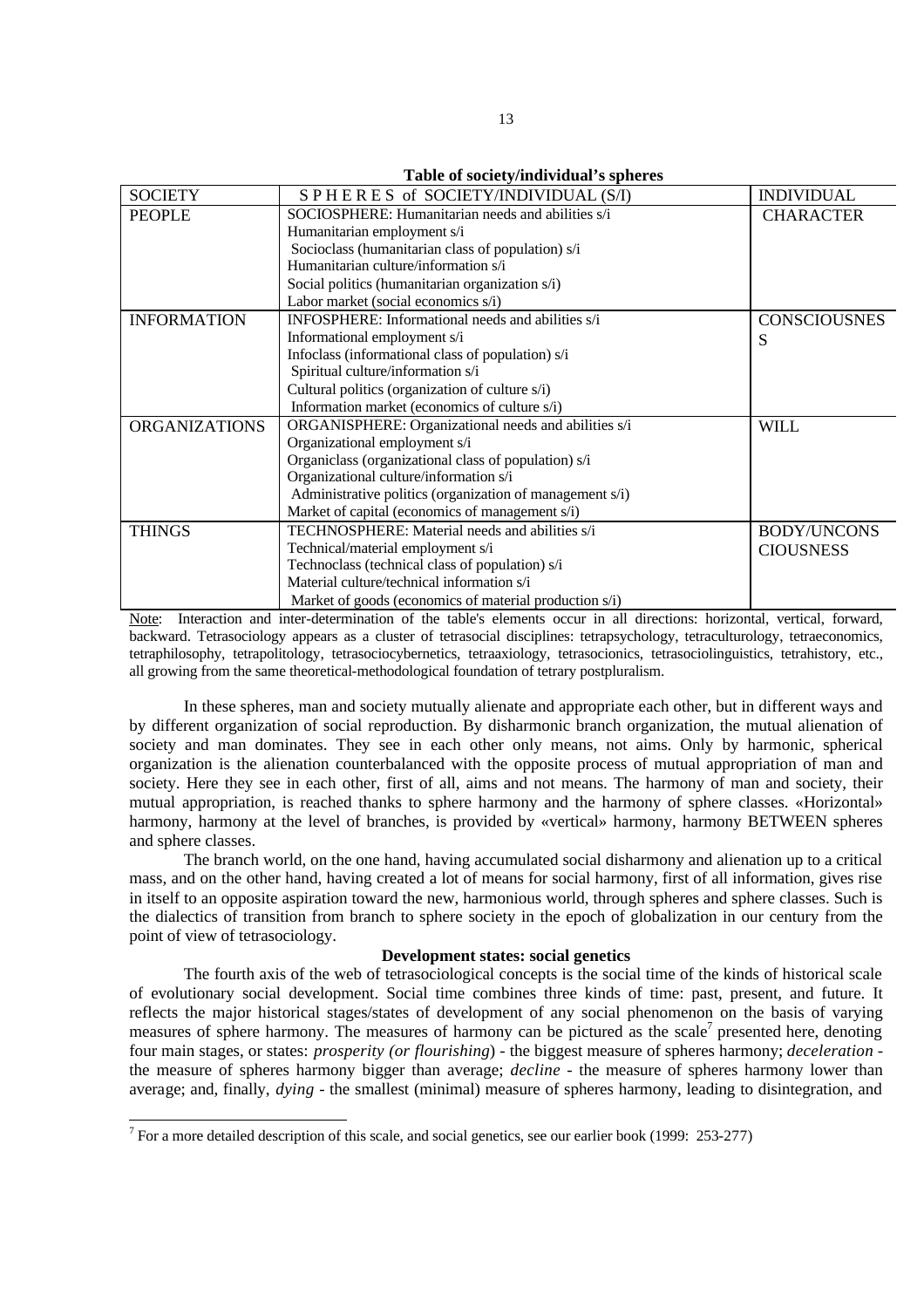social destruction. Actually, only the first measure can be considered harmony, while the three others are basically measures of disharmony. The conditions of harmony/disharmony are the most general results of an interaction and irregular development of spheres of social reproduction.

The fact is that historically, prosperity has seldom been achieved through a spontaneous harmony of society's spheres. As Bell aptly noted, in most cases it gets achieved only for a short time, through domination and violence. He wrote (1999: 372, Russian edition): "Almost all previous societies searched for enrichments in wars, robberies, expropriation, payoff of taxes or other forms of extortion". This enrichment and prosperity was transient and unsustained, and led to the fall of dozens of empires, without exception.

With this we are concluding our brief overview of tetrasociology, or the four parts of its ontology  $8$ social statics, dynamics, structuratics, and genetics, - which explore the corresponding axes of coordinates of SST, encompassing the social world.

#### **Result: a web the tetrasociological concepts as a platform for dialog**

So, we created a solid web of 26 tetrasociological concepts. Let's recount them. Four *axes of coordinates*, each designated by four variable constants: *resources* (people, information, organizations, things), *processes* (production, distribution, exchange, consumption), *structures* (sociosphere, infosphere, organisphere, technosphere), *states* (prosperity, deceleration, decline, dying). Added to these are the concepts of *reproductive employment*, coinciding with the concept of the social, and the concept of four *sphere classes* of employment: socioclass, infoclass, organiclass, technoclass. And, additionally, yet another overarching notion: *social spacetime*, identical with the notions of social world, society and the social. The rest of tetrasociological concepts derive from the 26 key concepts. Following are tetrasociology's key concepts in tabulated form.

| SOCIAL SPACE - TIME (SOCIAL WORLD, SOCIETY, THE SOCIAL) |                          |                                                                   |                   |               |  |
|---------------------------------------------------------|--------------------------|-------------------------------------------------------------------|-------------------|---------------|--|
| <b>PROCESSES</b>                                        |                          | <b>RESOURCES</b>                                                  | <b>STRUCTURES</b> | <b>STATES</b> |  |
| Production                                              | R                        | People                                                            | Sociosphere       | Prosperity    |  |
| Distribution                                            | $\overline{\phantom{a}}$ | Information/Culture<br>Infosphere                                 |                   | Deceleration  |  |
| Exchange                                                | Ε                        | Organization                                                      | Orgsphere         | Decline       |  |
| Consumption                                             | M                        | Things                                                            | Technosphere      | Dying         |  |
|                                                         | P                        |                                                                   |                   |               |  |
|                                                         | L                        |                                                                   |                   |               |  |
| SPHERE                                                  | O                        | C L A S S E S<br><b>OF</b>                                        | THE POPULATION    |               |  |
|                                                         | U                        |                                                                   |                   |               |  |
| <b>SOCIO</b>                                            | М                        | CLASS (Teacher, doctors, social workers; not working )            |                   |               |  |
| <b>INFO</b>                                             | Ε                        | CLASS (Scientific, artists, journalists, engineers, programmers ) |                   |               |  |
| <b>ORG</b>                                              | N<br>m                   | CLASS (Politics, lawyers, military men, managers, financiers )    |                   |               |  |
| <b>TECHNO</b>                                           |                          | CLASS (Working class, peasants / farmers)                         |                   |               |  |

# **Key Concepts of Tetrasociology**

Note: R-employment of people coincides under the contents with the sphere classes, therefore, given concepts are identical and are considered as one concept. In total, in the table 26 key tetrasociology concepts are submitted. All others are either synonymous with them or derived from them.

All tetrasociological concepts reflect the general parameters (dimensions) of civilizations and cultures. Therefore, tetrasociology can be a common ideological platform for their cross-cultural and multi-sided dialog.

## **Tetrasociology: some consequences for sociolinguistics**

 Tetrasociology touches a sociolinguistics in several aspects or areas. First, tetrasociology, allocating new (sphere) classes, puts new questions of the dependence of language from these classes and the problem of universal semantic and pragmatical structures, which are appropriate to the sphere structure of a society. Such

<sup>&</sup>lt;sup>8</sup>A more detailed statement of the tetrasociological ontology and its parts is given in our previous books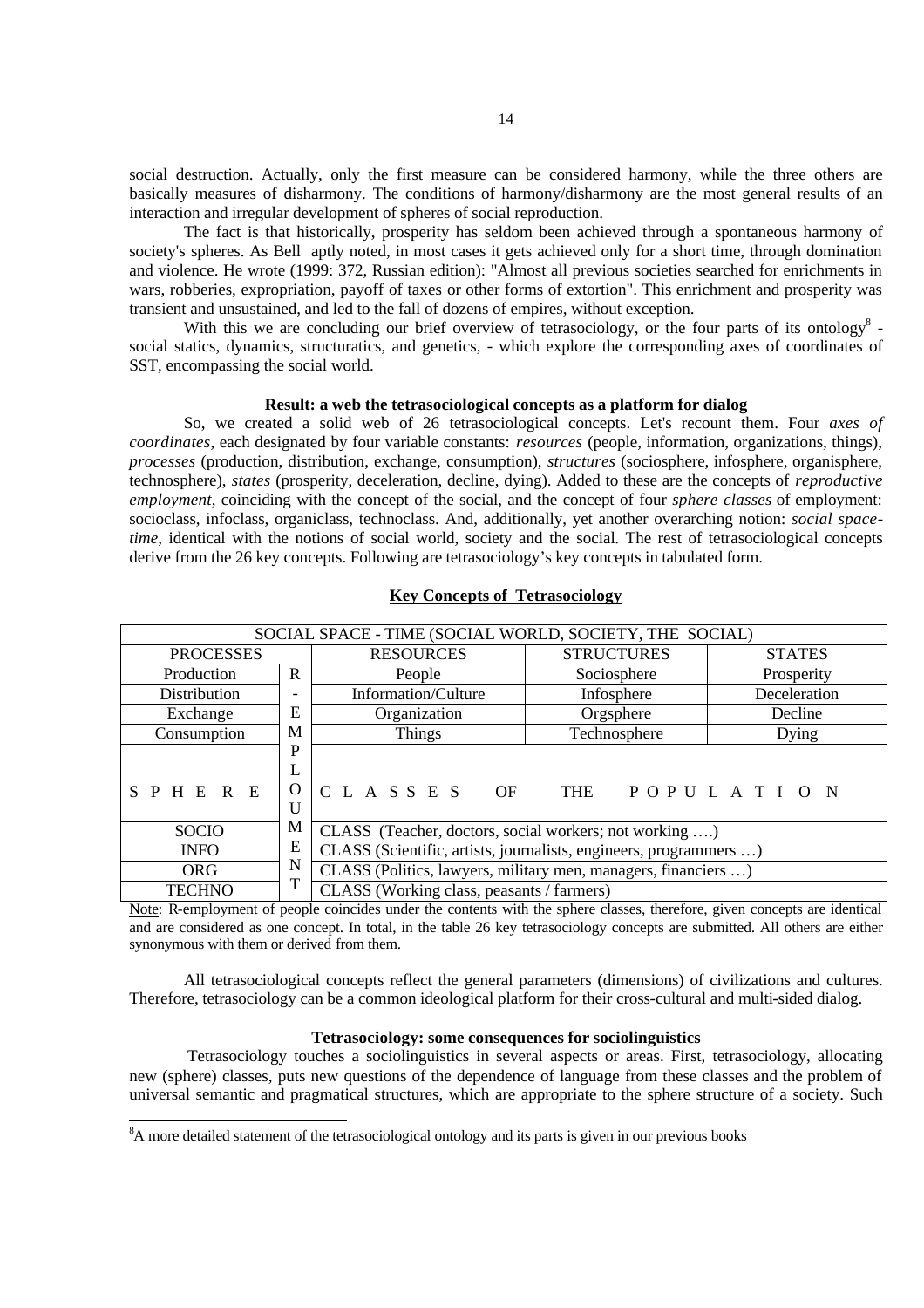semantic and pragmatical structures of language are possible to name by "sphere". (They are hypothetical and require empirical confirmation). Therefore tetrasociology complements the known connections of language with traditional classes, ethnicity and gender through new connections with universal and harmonious sphere classes that essentially expand and update the subject of sociolinguistics. The sphere structures of language are the most 'deep social structures' (Chomsky, 1965) in language, in relation to its other 'surface structures', which make the different levels of an external and changeable envelope of language.

 Second, in connection with the dependence of language from the four sphere classes and four types of social structures, tetrasociology lifts a question about a new direction in sociolinguistics, which may be termed "tetrasociolinguistics". It is a four-dimensional sociolinguistic enterprise. It studies the semantics and pragmatics of language from the positions of the four sphere classes of the population, their interaction and aspiration to social harmony. It may be possible to assert, as a hypothesis, that the appropriate aspirations of sphere classes of the population lay in a basis of a language of social harmony, peace, justice, equality, love, fraternity and an adequate 'linguistic competence' of the actors (or members) of a society.

 Third, tetrasociology in recognizing the basis of allocation within the sphere classes of a reproductive employment of the people, allows us to understand a language as a product and consequence of this employment. A reproductive employment of the people is the development of the category "autopoiesis" (selfreproduction, self-generation) of Humberto Maturana (1980) and Niklas Luhmann (1995) and is a definition of the bearers (actors) of "autopoiesis". A language is the product and the resource of reproductive employment of the people as well as any other social product and resource. Therefore language is constantly transformed and changes together with the transformation and changes of the reproductive employment of the people, which includes all forms of human activity and passivity, action and inaction. (It should be noted that reproductive employment is an extremely wide category, wider, than activity because it also includes passivity and inaction, which linguistically corresponds with a pause, silence, a refusal of speech communications and accounts etc.). The people give deepest accounts (speech descriptions and explanations) to own behaviour from the point of view of reproductive employment. On this basis exists all " members' methods " (Garfinkel, 1967) or norms, which are produced by the members of a society and which are constantly reproduced by the people. On this basis the " *sphere* members' methods " and accounts of the people as members of sphere classes and as the bearers of sphere reproductive employment are created. It defines a linguistic competence of the people. Reproductive employment of the people is a source of structural and active aspects of language and therefore tetrasociology unites within it the structural and ethnomethodological approaches to language.

 Fourth, a tetrasociological approach puts forward a hypothesis of a single international language (a language of international communication), necessary for the harmonious sphere classes of humankind. Such a language can only be an artificial language. From the set of artificial languages, the most suitable is Esperanto. For this purpose Esperanto has all the necessary prerequisites: a planned neutral language, approved by 115 years of an international practice; the millions of esperantists from all over the world forming international and national Esperanto associations, which are subcultures of international brotherhood and peace. As Bitner (1908) writes, Esperanto helps "to publicize ideas of peace, to culturally unite the nations, and to elevate each nation's spiritual level to such a height where the existing enmities between them would die away by themselves... and would be replaced by an awareness of universal brotherhood on the basis of a true democracy". " An awareness of universal brotherhood ", which Bitner wrote about, from the point of view tetrasociology, can be inherent only in the sphere classes as equal classes, differing not materially (not property) and on basic employment in one of the spheres but requiring from them harmony instead of antagonism. Thus, antagonistic, disharmonious classes and warring nations don't need a language of international communication. Instead the languages of nations that dominate the world economically and politically are thrust on people and derive linguistic discrimination. Esperanto, as a single, global language of international dialog, is necessary not for traditional branch groups and warring nations, but for sphere classes as agents of harmony. Until sphere classes self-identify and self-organize, the emergence of a single language is unlikely and it is difficult to hope for a single language without it.

Therefore Esperanto as an international way of communicating cannot be accepted over night. It will be accepted only within decades and with centuries of parallel use with the most widespread national language, which today is the English language. This means that the nearest and most necessary step towards a confirmation of single international language will be *international bilingualism*, which means the recognition of Esperanto as the